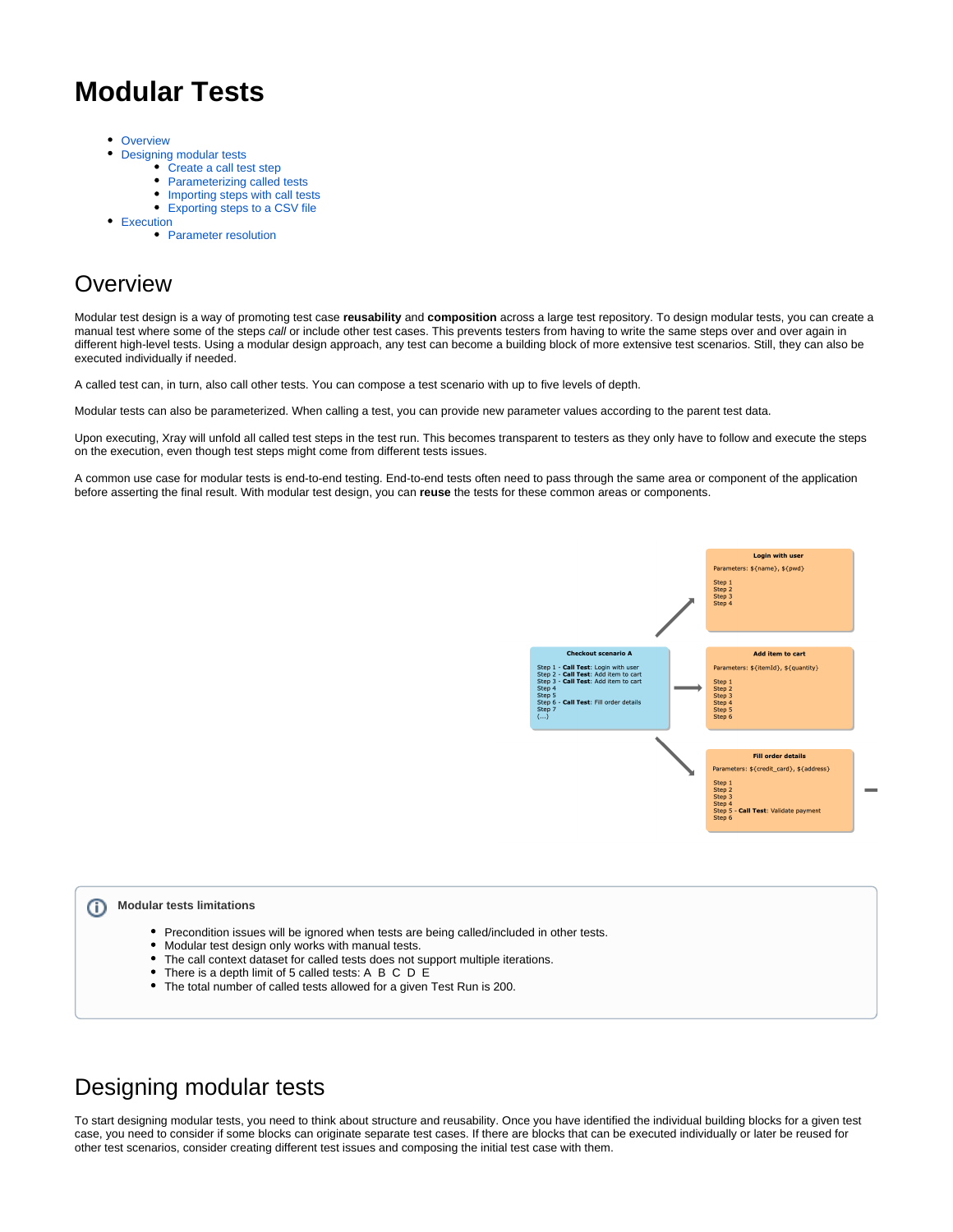To create a test case composed of other tests, you need to use **call steps**. Call steps can be interchanged with common test steps to define a test. Call steps are represented with the purple color in Xray.

#### <span id="page-1-0"></span>Create a call test step

To define a call test step:

- 1. Press the "**Add Step** " dropdown button and choose the "**Call Test**" option. A modal issue picker dialog appears.
- 2. 3. Press "**Add**" once you have a test selected. Select the manual test from your recent issues or search for tests by typing the key or summary and then select the test from the search results.

#### A new call test step will be created.

|                                       | $\pi^{\mathbf{K}}$<br>$\epsilon^2$<br>$\mathbf{H}$ $\mathbf{v}$<br>$\alpha$<br><b>Z</b> Edit in Dialog | $\odot$                               | Add Step $\sim$<br>Export $\sim$<br>Import $\sim$                                   |                                                                                                                                                                                                                                                                                                                                                                                                                                                                                                                                 |
|---------------------------------------|--------------------------------------------------------------------------------------------------------|---------------------------------------|-------------------------------------------------------------------------------------|---------------------------------------------------------------------------------------------------------------------------------------------------------------------------------------------------------------------------------------------------------------------------------------------------------------------------------------------------------------------------------------------------------------------------------------------------------------------------------------------------------------------------------|
| 1<br><b>III</b>                       | <b>Action</b><br>Open book store web site                                                              | Data<br>https://www.bestbookstore.com | <b>Expected Result</b><br>The website is opened and the login page<br>is displayed. |                                                                                                                                                                                                                                                                                                                                                                                                                                                                                                                                 |
| ↓                                     | Attachments (0)                                                                                        |                                       |                                                                                     |                                                                                                                                                                                                                                                                                                                                                                                                                                                                                                                                 |
| 个<br>$\overline{2}$<br><b>WE</b><br>◡ | <b>CALL TEST</b> BOOK-110<br>Login with user                                                           |                                       | 3 steps                                                                             | $\pi^{\mathbf{K}}$<br><b>M</b><br>$\begin{array}{c}\n\text{H} \\ \text{H} \\ \text{H} \\ \text{H} \\ \text{H} \\ \text{H} \\ \text{H} \\ \text{H} \\ \text{H} \\ \text{H} \\ \text{H} \\ \text{H} \\ \text{H} \\ \text{H} \\ \text{H} \\ \text{H} \\ \text{H} \\ \text{H} \\ \text{H} \\ \text{H} \\ \text{H} \\ \text{H} \\ \text{H} \\ \text{H} \\ \text{H} \\ \text{H} \\ \text{H} \\ \text{H} \\ \text{H} \\ \text{H} \\ \text{H} \\ \text{H} \\ \text{H} \\ \text{H} \\ \text{H} \\ \text$<br>Ō<br>$\bullet\bullet\bullet$ |

### <span id="page-1-1"></span>Parameterizing called tests

It is possible to specify and override the parameter values for called tests. After defining the call test step, you can edit the dataset in this context.

To define the test data for a called test:

1. Hover the call test step and click on the dataset icon located in the actions toolbar (to the right of the step). The dataset dialog will appear.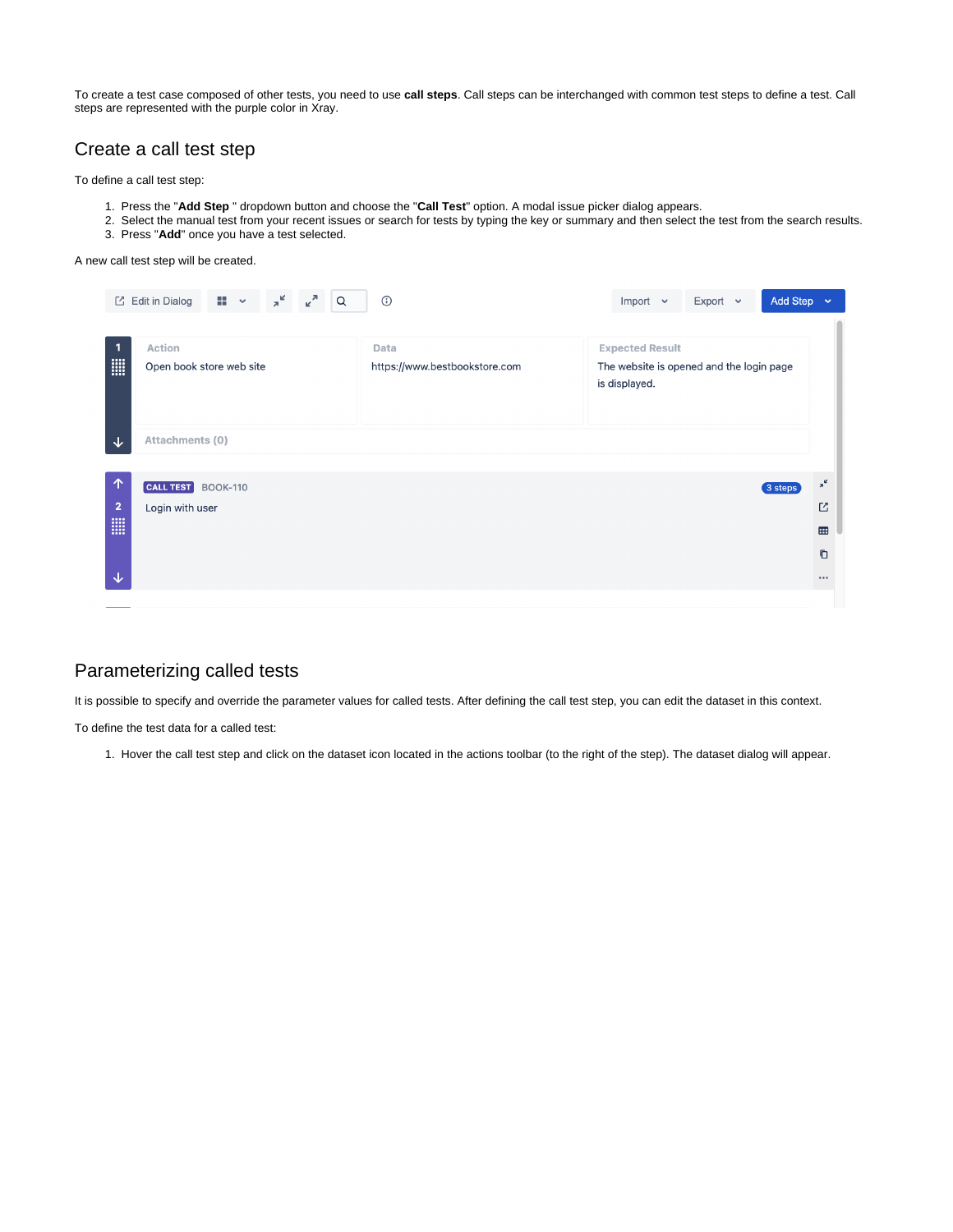2. If there are already parameters defined on the called test, then you can add these parameters using the "**Add Parameter**" button.



#### There is no default dataset defined

A dataset is a collection of data represented with a tabular view where every column of the table defines a parameter, and each row corresponds to a given iteration of the dataset.



3. Edit the parameter values accordingly

# Dataset for Called Test BOOK-110 in Test BOOK-109

| email                   | password       | $\cdots$ |
|-------------------------|----------------|----------|
| bruno.conde@getxray.app | gyr6e43f4535h4 |          |

4. Save the dataset

Once parameters are defined on the call test step dataset, they will appear on the step body when the step is expanded.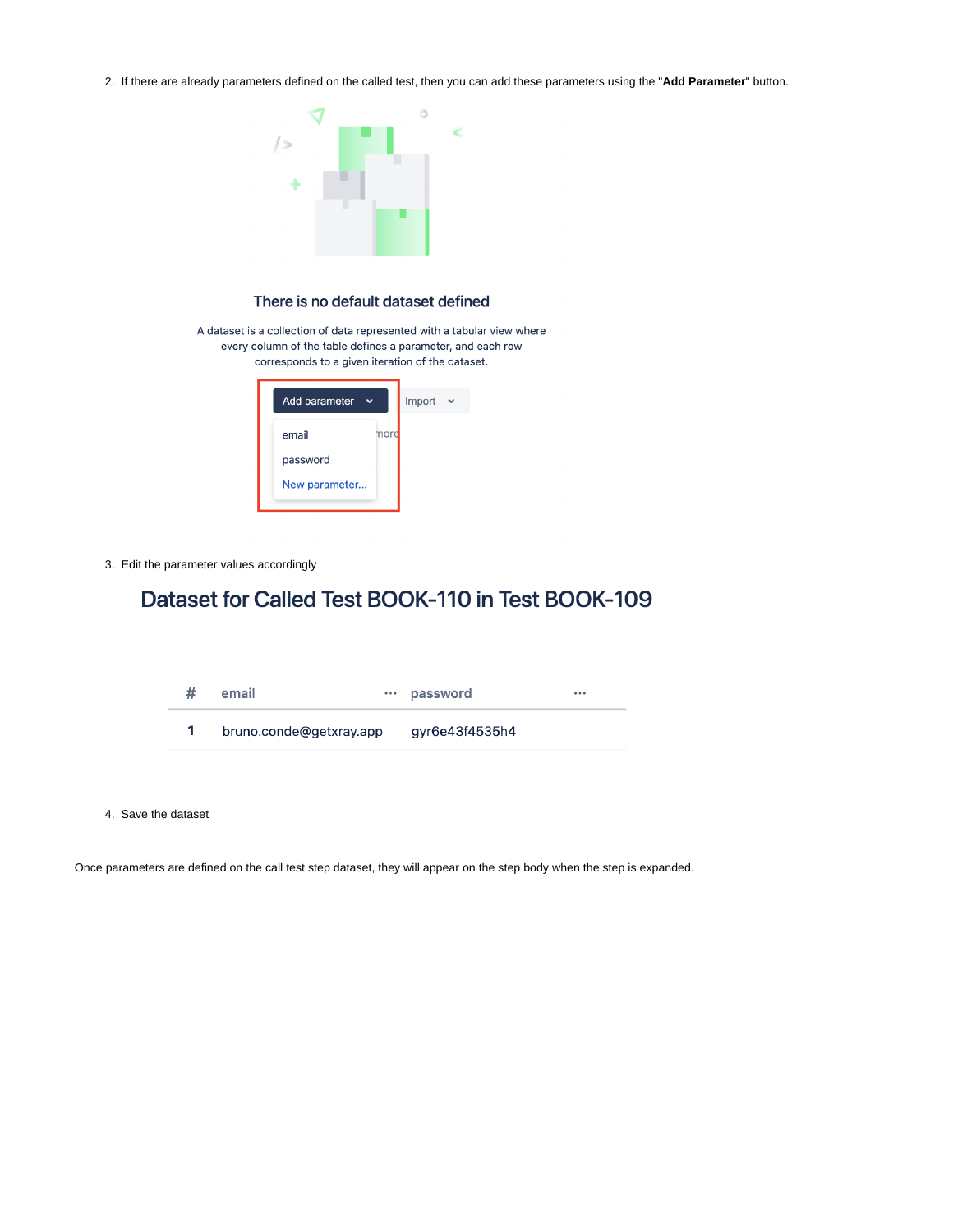|                              | $K$ <sup>N</sup><br>$\pi^{\mathbf{K}}$<br>88<br>$\Box$ Edit in Dialog<br>Q<br>$\checkmark$ | $\odot$                               | Add Step $\sim$<br>Export $\sim$<br>Import<br>$\checkmark$                          |                         |
|------------------------------|--------------------------------------------------------------------------------------------|---------------------------------------|-------------------------------------------------------------------------------------|-------------------------|
| $\mathbf{1}$<br>E            | <b>Action</b><br>Open book store web site                                                  | Data<br>https://www.bestbookstore.com | <b>Expected Result</b><br>The website is opened and the login page<br>is displayed. |                         |
| ∿                            | Attachments (0)                                                                            |                                       |                                                                                     |                         |
| $\uparrow$<br>$\overline{2}$ | <b>CALL TEST</b><br><b>BOOK-110</b><br>Login with user                                     |                                       | 3 steps                                                                             | $\pi^{\mathbf{K}}$<br>Ľ |
| E                            |                                                                                            |                                       |                                                                                     | <b>BB</b><br>O          |
| ◡                            | $${email} = bruno.conde@getxray.app$                                                       | $$$ {password} = gyr6e43f4535h4       |                                                                                     | $\bullet\bullet\bullet$ |

### <span id="page-3-0"></span>Importing steps with call tests

Xray also supports importing steps with call test steps from the following sources:

- JSON
- Test
- CSV
- Clipboard

The import wizard dialog will prompt the user to map the call test and call test parameter columns when applicable.

#### **Import Steps From CSV**

| Map Fields                                                                              |               |                             |              |  |
|-----------------------------------------------------------------------------------------|---------------|-----------------------------|--------------|--|
| <b>CSV Field</b>                                                                        |               | <b>Step Field</b>           |              |  |
| Action<br>(e.g. Open book store web site)                                               | $\rightarrow$ | Action*                     | $\checkmark$ |  |
| Data<br>(e.g. https://www.bestbookstore.com)                                            | $\rightarrow$ | Data                        | $\checkmark$ |  |
| <b>Expected Result</b><br>(e.g. The website is opened and the login page is displayed.) | $\rightarrow$ | <b>Expected Result</b>      | $\checkmark$ |  |
| Call test<br>(e.g. None)                                                                | $\rightarrow$ | <b>Call Test</b>            | $\checkmark$ |  |
| Call test parameters<br>(e.g. None)                                                     | $\rightarrow$ | <b>Call Test Parameters</b> | $\checkmark$ |  |

### <span id="page-3-1"></span>Exporting steps to a CSV file

When exporting test steps to a CSV file, the call test steps, and their parameters will also be included on the CSV file as distinct columns.

It is also possible to expand/unfold the call test steps when exporting test steps to CSV. To archive this, the option "**Expand called test steps**" must be checked when exporting to CSV.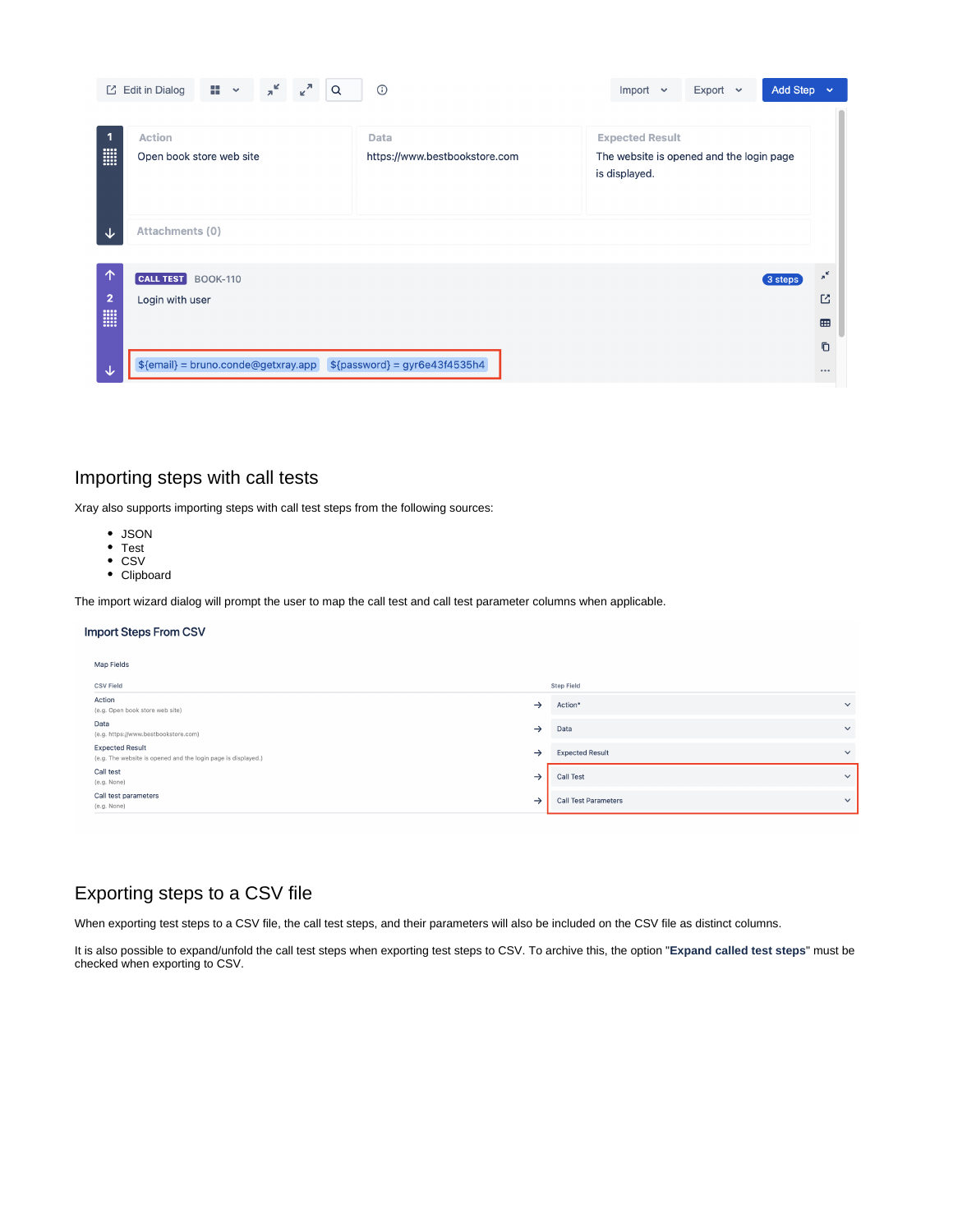# **Export Manual Tests to CSV**

| <b>CSV Delimiter</b>                                                                                        |  |  |  |  |
|-------------------------------------------------------------------------------------------------------------|--|--|--|--|
| List Value Delimiter  :                                                                                     |  |  |  |  |
| Date Format   DD/MM/YYYY                                                                                    |  |  |  |  |
| Date Time Format   DD/MM/YYYY HH:mm                                                                         |  |  |  |  |
| Attachment links $\Box$<br>By selecting this option the csy file will include the Jira links to attachments |  |  |  |  |
| Expand called test steps V                                                                                  |  |  |  |  |
| By selecting this option the csy file will include the expanded steps of the<br>called tests                |  |  |  |  |
| <b>Export</b><br>Cancel                                                                                     |  |  |  |  |

# <span id="page-4-0"></span>Execution

When executing tests composed of modular tests, Xray will unfold/expand all steps and replace the parameters with their resolved values.

On the step number column (located in the left of the step), an icon indicates that a step belongs to another test issue in case users need to navigate to the test.